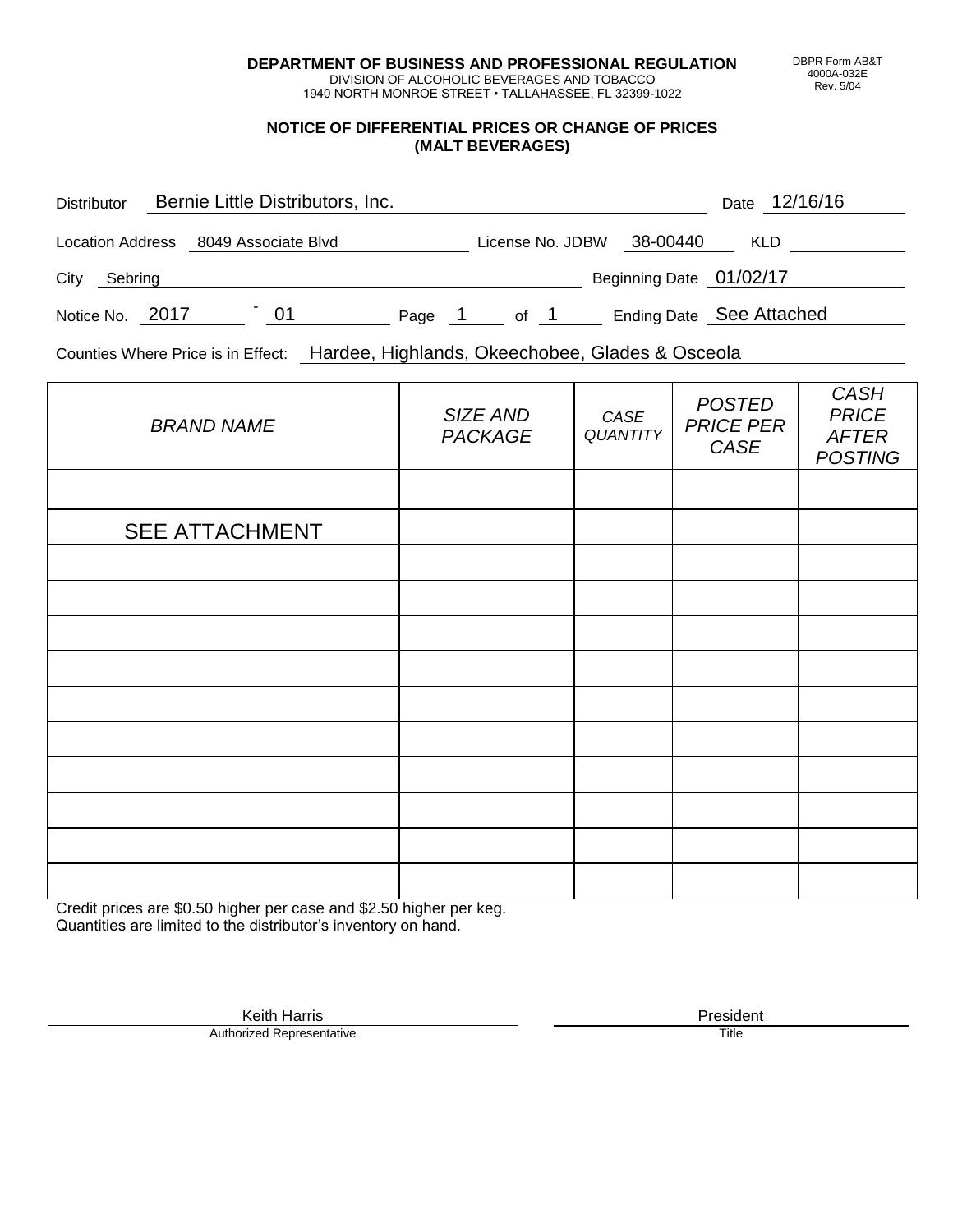|                                                                 |                         |          |          | Posted  | Frontline |           |            |         |
|-----------------------------------------------------------------|-------------------------|----------|----------|---------|-----------|-----------|------------|---------|
| <b>Brands</b>                                                   | Package                 | Start    | Stop     | Price   | Price     | Qty       | Premise    | Comment |
| Bud, Bud Lt                                                     | 24/8oz Can              | 01/02/17 | 03/04/17 | \$12.30 | \$13.25   | $5-19$    | Off        |         |
| Bud, Bud Lt                                                     | 24/8oz Can              | 01/02/17 | 03/04/17 | \$11.40 | \$13.25   | $20+$     | Off        |         |
|                                                                 |                         |          |          |         |           |           |            |         |
| Bud & Bud Lt                                                    | 24/8oz Can 2/12         | 01/02/17 | 03/04/17 | \$13.10 | \$13.60   | $5-19$    | Off        |         |
| Bud & Bud Lt                                                    | 24/8oz Can 2/12         | 01/02/17 | 03/04/17 | \$12.20 | \$13.60   | $20+$     | Off        |         |
|                                                                 |                         |          |          |         |           |           |            |         |
| Michelob Ultra                                                  | 24/8oz Can 2/12         | 01/02/17 | 03/04/17 | \$13.50 | \$14.45   | $5-19$    | Off        |         |
| Michelob Ultra                                                  | 24/8oz Can 2/12         | 01/02/17 | 03/04/17 | \$12.20 | \$14.45   | $20+$     | Off        |         |
|                                                                 |                         |          |          |         |           |           |            |         |
| Michelob Ultra                                                  | 24/8oz Can              | 01/02/17 | 03/04/17 | \$12.70 | \$14.35   | $5-19$    | Off        |         |
| Michelob Ultra                                                  | 24/8oz Can              | 01/02/17 | 03/04/17 | \$11.40 | \$14.35   | $20+$     | Off        |         |
| Brands & Packages above may be mixed and matched to achieve qty |                         |          |          |         |           |           |            |         |
|                                                                 |                         | 03/06/17 | 04/01/17 |         | \$13.25   | $5-19$    | Off        |         |
| Bud, Bud Lt                                                     | 24/8oz Can              |          |          | \$12.30 |           |           |            |         |
| Bud, Bud Lt                                                     | 24/8oz Can              | 03/06/17 | 04/01/17 | \$11.40 | \$13.25   | $20+$     | Off        |         |
| Bud & Bud Lt                                                    | 24/8oz Can 2/12         | 03/06/17 | 04/01/17 | \$13.10 | \$13.60   | $5-9$     | Off        |         |
| Bud & Bud Lt                                                    | 24/8oz Can 2/12         | 03/06/17 | 04/01/17 | \$11.70 | \$13.60   | $10+$     | Off        |         |
|                                                                 |                         |          |          |         |           |           |            |         |
| Michelob Ultra                                                  | 24/8oz Can 2/12         | 03/06/17 | 04/01/17 | \$13.50 | \$14.45   | $5-19$    | Off        |         |
| Michelob Ultra                                                  | 24/8oz Can 2/12         | 03/06/17 | 04/01/17 | \$12.20 | \$14.45   | $20+$     | Off        |         |
|                                                                 |                         |          |          |         |           |           |            |         |
| Michelob Ultra                                                  | 24/8oz Can              | 03/06/17 | 04/01/17 | \$12.70 | \$14.35   | $5-19$    | Off        |         |
| Michelob Ultra                                                  | 24/8oz Can              | 03/06/17 | 04/01/17 | \$11.40 | \$14.35   | $20+$     | Off        |         |
| Brands & Packages above may be mixed and matched to achieve qty |                         |          |          |         |           |           |            |         |
|                                                                 |                         |          |          |         |           |           |            |         |
| Bud, Bud Lt, Select, Select 55                                  | 24/12oz Can/LNR 4/6     | 01/02/17 | 04/01/17 | \$21.60 | \$23.80   | $10+$     | Off        |         |
|                                                                 |                         |          |          |         |           |           |            |         |
| Mich, Mich Lt, AmberBock, Ultra, Ultra Lime, Ultra              |                         |          |          |         |           |           |            |         |
| Amber                                                           | 24/12oz LNNR 4/6        | 01/02/17 | 04/01/17 | \$21.60 | \$24.55   | $10+$     | Off        |         |
| Brands & Packages above may be mixed and matched to achieve qty |                         |          |          |         |           |           |            |         |
|                                                                 |                         |          |          |         |           |           |            |         |
| Bud, Bud Lt                                                     | 24/16oz Can 6/4         | 01/02/17 | 04/01/17 | \$22.65 | \$25.65   | $5+$      | On & Off   |         |
| Brands & Packages above may be mixed and matched to achieve qty |                         |          |          |         |           |           |            |         |
|                                                                 |                         |          |          |         |           |           |            |         |
| Bud, Bud Lt                                                     | 24/16oz Can             | 01/02/17 | 04/01/17 | \$20.90 | \$27.60   | $30+$     | Off        |         |
| Brands & Packages above may be mixed and matched to achieve qty |                         |          |          |         |           |           |            |         |
|                                                                 |                         |          |          |         |           |           |            |         |
| Bud, Bud Lt, Select & Select 55                                 | 18pk/12oz Can & LNNR    | 01/02/17 | 04/01/17 | \$14.80 | \$16.90   | $20+$     | Off        |         |
| Brands & Packages above may be mixed and matched to achieve qty |                         |          |          |         |           |           |            |         |
|                                                                 |                         |          |          |         |           |           |            |         |
| Bud, Bud Lt, Select & Select 55                                 | 24/12oz LNNR 2/12       | 01/02/17 | 04/01/17 | \$21.55 | \$22.50   | $10+$     | <b>ON</b>  |         |
| Brands & Packages above may be mixed and matched to achieve qty |                         |          |          |         |           |           |            |         |
|                                                                 |                         |          |          |         |           |           |            |         |
| Bud, Bud Lt, Select & Select 55                                 | 24/12oz Can & LNNR 2/12 | 01/02/17 | 04/01/17 | \$21.55 | \$22.50   | $10+$     | <b>OFF</b> |         |
| Brands & Packages above may be mixed and matched to achieve qty |                         |          |          |         |           |           |            |         |
|                                                                 |                         |          |          |         |           |           |            |         |
| Bud, Bud Lt, Select & Select 55                                 | 24/12oz Can             | 01/02/17 | 04/01/17 | \$20.75 | \$22.60   | $10 - 44$ | Off        |         |
|                                                                 |                         |          |          |         |           |           |            |         |
| Bud, Bud Lt, Select & Select 55                                 | $24/12$ oz Can          | 01/02/17 | 04/01/17 | \$19.75 | \$22.60   | $45+$     | Off        |         |
|                                                                 |                         |          |          |         |           |           |            |         |
| Bud, Bud Lt,                                                    | 24/12oz LNNR            | 01/02/17 | 04/01/17 | \$20.75 | \$22.60   | 10-44     | Off        |         |
| Bud, Bud Lt,                                                    | 24/12oz LNNR            | 01/02/17 | 04/01/17 | \$19.75 | \$22.60   | $45+$     | Off        |         |
|                                                                 |                         |          |          |         |           |           |            |         |
| <b>Bud Light Lime</b>                                           | 24/12oz LNNR/Can        | 01/02/17 | 04/01/17 | \$22.20 | \$24.10   | 10-44     | Off        |         |
| <b>Bud Light Lime</b>                                           | 24/12oz LNNR/Can        | 01/02/17 | 04/01/17 | \$19.75 | \$24.10   | $45+$     | Off        |         |
|                                                                 |                         |          |          |         |           |           |            |         |
| Michelob Ultra                                                  | 24/12oz Can & LNNR      | 01/02/17 | 04/01/17 | \$22.20 | \$24.10   | 10-44     | Off        |         |
| Michelob Ultra                                                  | 24/12oz Can & LNNR      | 01/02/17 | 04/01/17 | \$20.70 | \$24.10   | $45+$     | Off        |         |
| Brands & Packages above may be mixed and matched to achieve qty |                         |          |          |         |           |           |            |         |
|                                                                 |                         |          |          |         |           |           |            |         |
| Bud, Bud Lt                                                     | 24/16oz CALNR           | 01/02/17 | 04/01/17 | \$24.85 | \$28.50   | $98+$     | Off        |         |
| Brands & Packages above may be mixed and matched to achieve qty |                         |          |          |         |           |           |            |         |
|                                                                 |                         |          |          |         |           |           |            |         |
| Bud, Bud Lt                                                     | 20/16oz CALNR           | 01/02/17 | 02/04/17 | \$17.95 | \$23.00   | 33-131    | Off        |         |
| Bud, Bud Lt                                                     | 20/16oz CALNR           | 01/02/17 | 02/04/17 | \$17.45 | \$23.00   | $132+$    | Off        |         |
|                                                                 |                         |          |          |         |           |           |            |         |
| Bud, Bud Lt                                                     | 20/16oz CALNR           | 02/06/17 | 04/01/17 | \$19.75 | \$23.00   | $1 - 32$  | Off        |         |
| Bud, Bud Lt                                                     | 20/16oz CALNR           | 02/06/17 | 04/01/17 | \$17.95 | \$23.00   | $33+$     | Off        |         |
| Brands & Packages above may be mixed and matched to achieve qty |                         |          |          |         |           |           |            |         |
|                                                                 |                         |          |          |         |           |           |            |         |
| Bud, Bud Lt                                                     | 15/16oz ALNR/CALNR      | 01/02/17 | 04/01/17 | \$13.90 | \$17.25   | $15+$     | Off        |         |
| Brands & Packages above may be mixed and matched to achieve qty |                         |          |          |         |           |           |            |         |
|                                                                 |                         |          |          |         |           |           |            |         |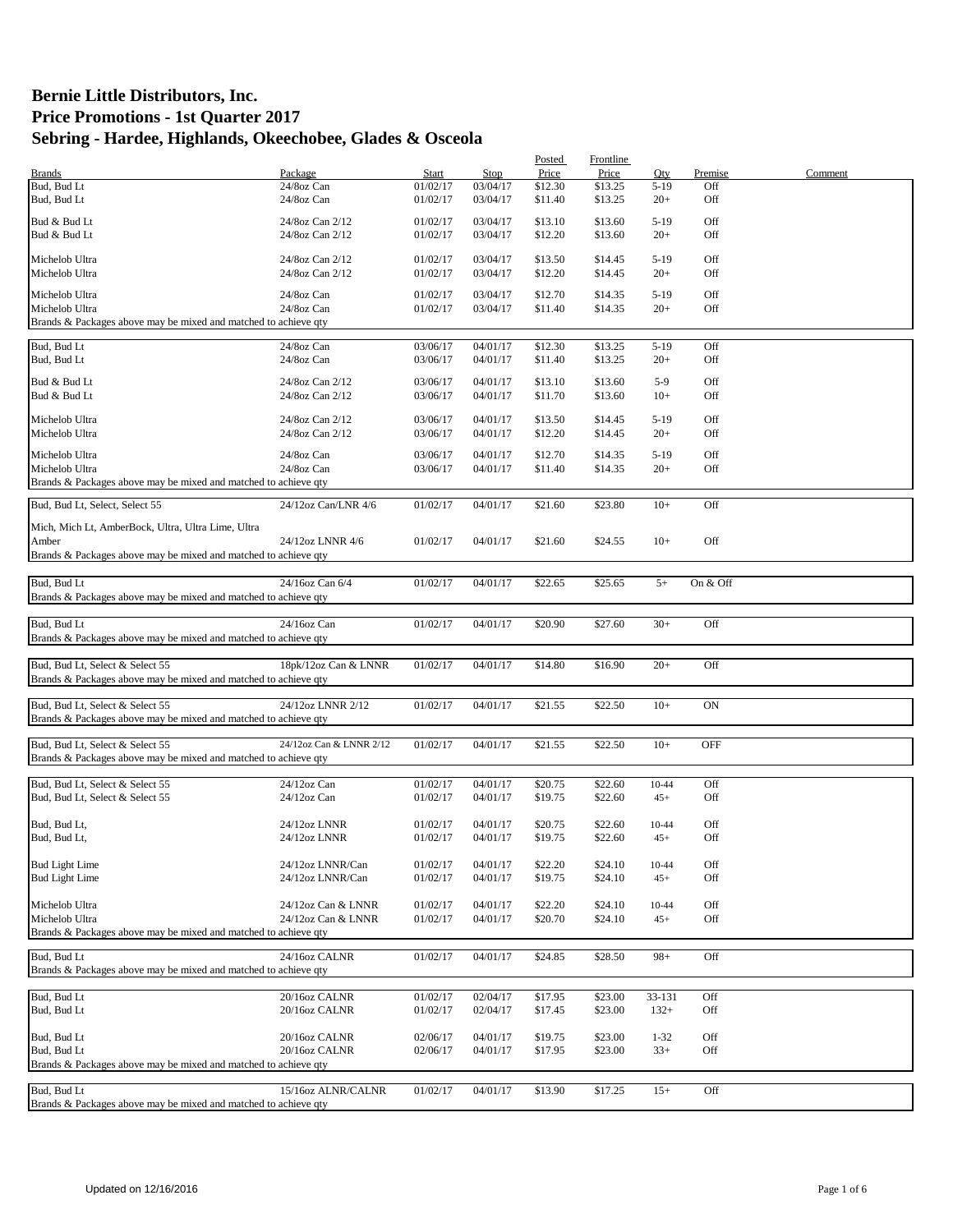| <b>Brands</b><br>Bud, Bud Lt<br>Brands & Packages above may be mixed and matched to achieve qty                                                                               | Package<br>15/16oz ALNR/CALNR                    | Start<br>01/02/17    | Stop<br>04/01/17     | Posted<br>Price<br>\$13.80 | Frontline<br>Price<br>\$17.25 | Oty<br>$50+$      | Premise<br>ON | Comment |
|-------------------------------------------------------------------------------------------------------------------------------------------------------------------------------|--------------------------------------------------|----------------------|----------------------|----------------------------|-------------------------------|-------------------|---------------|---------|
| Bud, Bud Light<br>Brands & Packages above may be mixed and matched to achieve qty                                                                                             | 24/16oz ALNR/CALNR                               | 01/02/17             | 04/01/17             | \$21.55                    | \$28.50                       | $144+$            | On            |         |
| Oculto                                                                                                                                                                        | 24/12oz LNNR 2/12                                | 01/02/17             | 04/01/17             | \$26.65                    | \$29.90                       | $20+$             | Off           |         |
| <b>BLL Mix a Rita</b>                                                                                                                                                         | 18/8oz Can Loose                                 | 01/02/17             | 04/01/17             | \$16.55                    | \$18.05                       | $5+$              | Off           |         |
| <b>BLL Mix a Rita</b>                                                                                                                                                         | 24/8oz Can Loose                                 | 01/02/17             | 04/01/17             | \$22.05                    | \$24.10                       | $5 - 62$          | Off           |         |
| <b>BLL Mix a Rita</b>                                                                                                                                                         | 24/8oz Can Loose                                 | 01/02/17             | 04/01/17             | \$21.05                    | \$24.10                       | $63+$             | Off           |         |
| BL Lime, Platinum, Black Crown, Mich Lt & Ultra<br>BL Lime, Platinum, Black Crown, Mich Lt & Ultra<br>Brands & Packages above may be mixed and matched to achieve qty         | 18/12oz LNNR/Cans<br>18/12oz LNNR/Cans           | 01/02/17<br>01/02/17 | 04/01/17<br>04/01/17 | \$16.95<br>\$15.85         | \$18.45<br>\$18.45            | $5 - 59$<br>$60+$ | Off<br>Off    |         |
| <b>Land Shark</b><br>Land Shark                                                                                                                                               | 24/12oz Cans/LNNR 2/12<br>24/12oz Cans/LNNR 2/12 | 01/02/17<br>01/02/17 | 04/01/17<br>04/01/17 | \$22.15<br>\$20.35         | \$24.10<br>\$24.10            | 56-111<br>$112+$  | Off<br>Off    |         |
| <b>Land Shark</b><br><b>Land Shark</b>                                                                                                                                        | 24/12oz LNNR 4/6<br>24/12oz LNNR 4/6             | 01/02/17<br>01/02/17 | 04/01/17<br>04/01/17 | \$21.60<br>\$20.25         | \$24.55<br>\$24.55            | 10-111<br>$112+$  | Off<br>Off    |         |
| Michelob Ultra                                                                                                                                                                | 24/16oz CALNR                                    | 01/02/17             | 04/01/17             | \$35.85                    | \$37.25                       | $5+$              | Off           |         |
| Mich, Mic Lt, Ultra, Ultra Amber, Amberbock & Ultra<br>Lime Cactus<br>Michelob Ultra<br>Brands & Packages above may be mixed and matched to achieve qty                       | 24/12oz Can/LNNR 2/12<br>24/16oz CALNR 3/8       | 01/02/17<br>01/02/17 | 04/01/17<br>04/01/17 | \$23.90<br>\$35.85         | \$24.85<br>\$37.25            | $5+$<br>$5+$      | Off<br>Off    |         |
| BL Lime, Platinum, Black Crown & Landshark<br>BL Lime, Platinum & Landshark<br>Brands & Packages above may be mixed and matched to achieve qty                                | 24/12oz LNNR 2/12<br>24/12oz Cans 2/12           | 01/02/17<br>01/02/17 | 04/01/17<br>04/01/17 | \$20.45<br>\$20.45         | \$24.10<br>\$24.10            | $10+$<br>$10+$    | ON<br>ON      |         |
| BL Lime, Platinum & Black Crown                                                                                                                                               | 24/12oz Cans/LNNR 2/12                           | 01/02/17             | 04/01/17             | \$23.15                    | \$24.10                       | $1+$              | Off           |         |
| BLL Rita Family (Lime, Straw, Mango, Raz, Seasonal)<br>BLL Rita Family (Lime, Straw, Mango, Raz, Seasonal)<br>Brands & Packages above may be mixed and matched to achieve qty | 24/8oz Can 2/12<br>24/8oz Can 2/12               | 01/02/17<br>01/02/17 | 04/01/17<br>04/01/17 | \$23.15<br>\$21.30         | \$24.10<br>\$24.10            | $1-6$<br>$7+$     | Off<br>Off    |         |
| Busch, Busch Lt, Nat Lt, Nat Ice & Rolling Rock<br>Brands & Packages above may be mixed and matched to achieve qty                                                            | 24/12oz Can S/C                                  | 01/02/17             | 01/14/17             | \$15.35                    | \$17.00                       | $15+$             | Off           |         |
| <b>Natty Daddy</b>                                                                                                                                                            | 24/12oz Can S/C                                  | 01/02/17             | 01/14/17             | \$14.35                    | \$16.10                       | $5+$              | Off           |         |
| Busch, Busch Lt, Nat Lt, Nat Ice & Rolling Rock<br>Busch, Busch Lt, Nat Lt, Nat Ice & Rolling Rock                                                                            | 24/12oz Can S/C<br>$24/12$ oz Can S/C            | 01/16/17<br>01/16/17 | 04/29/17<br>04/29/17 | \$15.35<br>\$13.80         | \$17.00<br>\$17.00            | 15-76<br>$77+$    | Off<br>Off    |         |
| Natty Daddy<br>Natty Daddy<br>Brands & Packages above may be mixed and matched to achieve gty                                                                                 | 24/12oz Can S/C<br>24/12oz Can S/C               | 01/16/17<br>01/16/17 | 04/29/17<br>04/29/17 | \$14.35<br>\$13.80         | \$16.10<br>\$16.10            | $5 - 76$<br>$77+$ | Off<br>Off    |         |
| Busch, Busch Lt, Nat Lt, Nat Ice, Bud Ice, Rolling Rock<br>& Busch Ice<br>Brands & Packages above may be mixed and matched to achieve qty                                     | 18/12oz Cans/LNNR                                | 01/02/17             | 04/01/17             | \$9.35                     | \$12.40                       | $40+$             | Off           |         |
| Bud Ice, King Cobra, High Gravity, Natty Daddy &<br><b>Rolling Rock</b><br>Brands & Packages above may be mixed and matched to achieve qty                                    | 24/16oz Can 6/4                                  | 01/02/17             | 04/01/17             | \$15.95                    | \$19.55                       | $5+$              | Off           |         |
| Shock Top & Shock Top Sampler<br>Brands & Packages above may be mixed and matched to achieve qty                                                                              | 24/12oz LNNR                                     | 01/02/17             | 04/01/17             | \$19.70                    | \$27.75                       | $56+$             | Off           |         |
| Shock Top & Shock Top Lemon<br>Brands & Packages above may be mixed and matched to achieve qty                                                                                | 15/12oz Can                                      | 01/02/17             | 04/01/17             | \$13.65                    | \$15.25                       | $50+$             | Off           |         |
| Shock Top & Shock Top Lemon<br>Brands & Packages above may be mixed and matched to achieve qty                                                                                | 30/12oz Can 2/15                                 | 01/02/17             | 04/01/17             | \$25.70                    | \$28.90                       | $25+$             | Off           |         |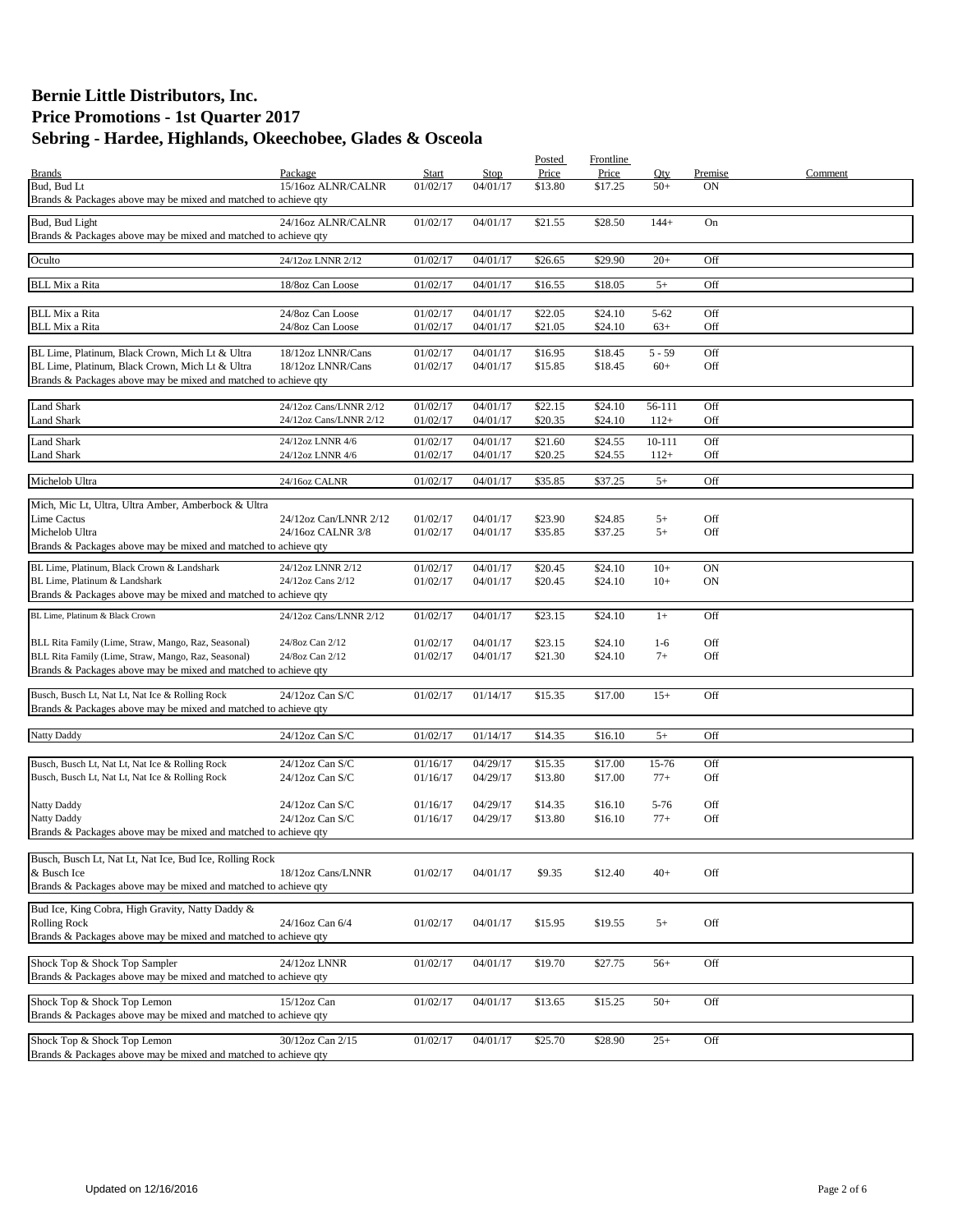| Package<br>Start<br>Stop<br>Price<br>Price<br>Premise<br>Comment<br><b>Brands</b><br>Qty<br>Shock Top, Apple Wheat, Lemon, Pumpkin, Rasp, IPA, Winter<br>01/02/17<br>04/01/17<br>\$26.10<br>\$27.75<br>$20 - 55$<br>Off<br>Combo, Choc, Pretzel, Ginger<br>24/12oz LNNR 4/6<br>Shock Top, Apple Wheat, Lemon, Pumpkin, Rasp, IPA, Winter<br>04/01/17<br>\$25.10<br>Off<br>Combo, Choc, Pretzel, Ginger<br>24/12oz LNNR 4/6<br>01/02/17<br>\$27.75<br>56-111<br>Shock Top, Apple Wheat, Lemon, Pumpkin, Rasp, IPA, Winter<br>01/02/17<br>04/01/17<br>\$24.10<br>Off<br>Combo, Choc, Pretzel, Ginger<br>24/12oz LNNR 4/6<br>\$27.75<br>$112+$<br>Brands & Packages above may be mixed and matched to achieve qty<br>24/12oz LNNR 4/6<br>01/02/17<br>04/01/17<br>\$29.35<br>$28+$<br>Off<br>Wild Blue & Redbridge<br>\$28.65<br>Brands & Packages above may be mixed and matched to achieve qty<br>01/02/17<br>04/01/17<br>\$23.50<br>\$27.75<br>Off<br>Kirin Ichiban & Kirin Light<br>24/12oz LNNR 4/6<br>$10+$<br>Brands & Packages above may be mixed and matched to achieve qty<br>Becks, Lt, Dark, Oktob, Sapphire, Becks NA, Bass & St<br>Pauli Girl<br>\$22.05<br>Off<br>01/02/17<br>04/01/17<br>\$24.55<br>56-111<br>24/12oz LNNR 4/6<br>Becks, Lt, Dark, Oktob, Sapphire, Becks NA, Bass & St<br>Pauli Girl<br>Off<br>01/02/17<br>04/01/17<br>\$19.80<br>\$24.55<br>$112+$<br>24/12oz LNNR 4/6<br>Brands & Packages above may be mixed and matched to achieve qty<br>Becks, Light, Dark, Oktoberfest, Sapphire, Bass & St<br>Pauli Girl<br>Off<br>01/02/17<br>02/04/17<br>\$20.35<br>\$24.10<br>56-111<br>24/12oz LNNR/CAN 2/12<br>Becks, Light, Dark, Oktoberfest, Sapphire, Bass & St<br>Pauli Girl<br>\$19.80<br>$112+$<br>Off<br>01/02/17<br>02/04/17<br>\$24.10<br>24/12oz LNNR/CAN 2/12<br>Becks, Light, Dark, Oktoberfest, Sapphire, Bass & St<br>Pauli Girl<br>Off<br>02/06/17<br>02/11/17<br>\$19.20<br>\$24.10<br>$10+$<br>24/12oz LNNR/CAN 2/12<br>Becks, Light, Dark, Oktoberfest, Sapphire, Bass & St<br>Pauli Girl<br>Off<br>02/13/17<br>03/04/17<br>\$20.35<br>\$24.10<br>56-111<br>24/12oz LNNR/CAN 2/12<br>Becks, Light, Dark, Oktoberfest, Sapphire, Bass & St<br>Pauli Girl<br>\$19.80<br>Off<br>02/13/17<br>03/04/17<br>\$24.10<br>$112+$<br>24/12oz LNNR/CAN 2/12<br>Becks, Light, Dark, Oktoberfest, Sapphire, Bass & St<br>Pauli Girl<br>\$19.20<br>$10+$<br>Off<br>03/06/17<br>03/11/17<br>\$24.10<br>24/12oz LNNR/CAN 2/12<br>Becks, Light, Dark, Oktoberfest, Sapphire, Bass & St<br>Pauli Girl<br>\$20.35<br>Off<br>03/13/17<br>04/08/17<br>\$24.10<br>56-111<br>24/12oz LNNR/CAN 2/12<br>Becks, Light, Dark, Oktoberfest, Sapphire, Bass & St<br>Pauli Girl<br>Off<br>03/13/17<br>04/08/17<br>\$19.80<br>\$24.10<br>$112+$<br>24/12oz LNNR/CAN 2/12<br>Brands & Packages above may be mixed and matched to achieve qty<br>Beck's, Sapphire, Black Crown, BL Lime, Platinum,<br>Michelob Ultra & Landshark<br>\$25.75<br>Off<br>24/16oz CAN 6/4<br>01/02/17<br>04/01/17<br>\$28.00<br>$1 - 2$<br>Beck's, Sapphire, Black Crown, BL Lime, Platinum,<br>Michelob Ultra & Landshark<br>04/01/17<br>Off<br>24/16oz CAN 6/4<br>01/02/17<br>\$24.90<br>\$28.00<br>$3+$<br>Shock Top, Apple, Lemon, Pumpkin, Shockolate &<br><b>Twisted Pretzel</b><br>Off<br>24/16oz CAN 6/4<br>01/02/17<br>04/01/17<br>\$29.80<br>\$33.50<br>$1 - 2$<br>Shock Top, Apple, Lemon, Pumpkin, Shockolate &<br><b>Twisted Pretzel</b><br>24/16oz CAN 6/4<br>01/02/17<br>04/01/17<br>\$24.90<br>\$33.50<br>$3+$<br>Off<br>Johnny Appleseed<br>24/16oz CAN 6/4<br>01/02/17<br>04/01/17<br>\$29.80<br>\$31.95<br>$1 - 2$<br>Off<br>Off<br>Johnny Appleseed<br>24/16oz CAN 6/4<br>01/02/17<br>04/01/17<br>\$24.90<br>\$31.95<br>$3+$<br>Goose 312, IPA, Green Line & Four Star Pilsner<br>24/16oz CAN 6/4<br>01/02/17<br>04/01/17<br>\$29.80<br>\$31.95<br>$1 - 2$<br>Off |
|------------------------------------------------------------------------------------------------------------------------------------------------------------------------------------------------------------------------------------------------------------------------------------------------------------------------------------------------------------------------------------------------------------------------------------------------------------------------------------------------------------------------------------------------------------------------------------------------------------------------------------------------------------------------------------------------------------------------------------------------------------------------------------------------------------------------------------------------------------------------------------------------------------------------------------------------------------------------------------------------------------------------------------------------------------------------------------------------------------------------------------------------------------------------------------------------------------------------------------------------------------------------------------------------------------------------------------------------------------------------------------------------------------------------------------------------------------------------------------------------------------------------------------------------------------------------------------------------------------------------------------------------------------------------------------------------------------------------------------------------------------------------------------------------------------------------------------------------------------------------------------------------------------------------------------------------------------------------------------------------------------------------------------------------------------------------------------------------------------------------------------------------------------------------------------------------------------------------------------------------------------------------------------------------------------------------------------------------------------------------------------------------------------------------------------------------------------------------------------------------------------------------------------------------------------------------------------------------------------------------------------------------------------------------------------------------------------------------------------------------------------------------------------------------------------------------------------------------------------------------------------------------------------------------------------------------------------------------------------------------------------------------------------------------------------------------------------------------------------------------------------------------------------------------------------------------------------------------------------------------------------------------------------------------------------------------------------------------------------------------------------------------------------------------------------------------------------------------------------------------------------------------------------------------------------------------------------------------------------------------------------------------------------------------------------------------------------------------------------------------------------------------------------------------------------------------------------------------------------------------------|
|                                                                                                                                                                                                                                                                                                                                                                                                                                                                                                                                                                                                                                                                                                                                                                                                                                                                                                                                                                                                                                                                                                                                                                                                                                                                                                                                                                                                                                                                                                                                                                                                                                                                                                                                                                                                                                                                                                                                                                                                                                                                                                                                                                                                                                                                                                                                                                                                                                                                                                                                                                                                                                                                                                                                                                                                                                                                                                                                                                                                                                                                                                                                                                                                                                                                                                                                                                                                                                                                                                                                                                                                                                                                                                                                                                                                                                                                              |
|                                                                                                                                                                                                                                                                                                                                                                                                                                                                                                                                                                                                                                                                                                                                                                                                                                                                                                                                                                                                                                                                                                                                                                                                                                                                                                                                                                                                                                                                                                                                                                                                                                                                                                                                                                                                                                                                                                                                                                                                                                                                                                                                                                                                                                                                                                                                                                                                                                                                                                                                                                                                                                                                                                                                                                                                                                                                                                                                                                                                                                                                                                                                                                                                                                                                                                                                                                                                                                                                                                                                                                                                                                                                                                                                                                                                                                                                              |
|                                                                                                                                                                                                                                                                                                                                                                                                                                                                                                                                                                                                                                                                                                                                                                                                                                                                                                                                                                                                                                                                                                                                                                                                                                                                                                                                                                                                                                                                                                                                                                                                                                                                                                                                                                                                                                                                                                                                                                                                                                                                                                                                                                                                                                                                                                                                                                                                                                                                                                                                                                                                                                                                                                                                                                                                                                                                                                                                                                                                                                                                                                                                                                                                                                                                                                                                                                                                                                                                                                                                                                                                                                                                                                                                                                                                                                                                              |
|                                                                                                                                                                                                                                                                                                                                                                                                                                                                                                                                                                                                                                                                                                                                                                                                                                                                                                                                                                                                                                                                                                                                                                                                                                                                                                                                                                                                                                                                                                                                                                                                                                                                                                                                                                                                                                                                                                                                                                                                                                                                                                                                                                                                                                                                                                                                                                                                                                                                                                                                                                                                                                                                                                                                                                                                                                                                                                                                                                                                                                                                                                                                                                                                                                                                                                                                                                                                                                                                                                                                                                                                                                                                                                                                                                                                                                                                              |
|                                                                                                                                                                                                                                                                                                                                                                                                                                                                                                                                                                                                                                                                                                                                                                                                                                                                                                                                                                                                                                                                                                                                                                                                                                                                                                                                                                                                                                                                                                                                                                                                                                                                                                                                                                                                                                                                                                                                                                                                                                                                                                                                                                                                                                                                                                                                                                                                                                                                                                                                                                                                                                                                                                                                                                                                                                                                                                                                                                                                                                                                                                                                                                                                                                                                                                                                                                                                                                                                                                                                                                                                                                                                                                                                                                                                                                                                              |
|                                                                                                                                                                                                                                                                                                                                                                                                                                                                                                                                                                                                                                                                                                                                                                                                                                                                                                                                                                                                                                                                                                                                                                                                                                                                                                                                                                                                                                                                                                                                                                                                                                                                                                                                                                                                                                                                                                                                                                                                                                                                                                                                                                                                                                                                                                                                                                                                                                                                                                                                                                                                                                                                                                                                                                                                                                                                                                                                                                                                                                                                                                                                                                                                                                                                                                                                                                                                                                                                                                                                                                                                                                                                                                                                                                                                                                                                              |
|                                                                                                                                                                                                                                                                                                                                                                                                                                                                                                                                                                                                                                                                                                                                                                                                                                                                                                                                                                                                                                                                                                                                                                                                                                                                                                                                                                                                                                                                                                                                                                                                                                                                                                                                                                                                                                                                                                                                                                                                                                                                                                                                                                                                                                                                                                                                                                                                                                                                                                                                                                                                                                                                                                                                                                                                                                                                                                                                                                                                                                                                                                                                                                                                                                                                                                                                                                                                                                                                                                                                                                                                                                                                                                                                                                                                                                                                              |
|                                                                                                                                                                                                                                                                                                                                                                                                                                                                                                                                                                                                                                                                                                                                                                                                                                                                                                                                                                                                                                                                                                                                                                                                                                                                                                                                                                                                                                                                                                                                                                                                                                                                                                                                                                                                                                                                                                                                                                                                                                                                                                                                                                                                                                                                                                                                                                                                                                                                                                                                                                                                                                                                                                                                                                                                                                                                                                                                                                                                                                                                                                                                                                                                                                                                                                                                                                                                                                                                                                                                                                                                                                                                                                                                                                                                                                                                              |
|                                                                                                                                                                                                                                                                                                                                                                                                                                                                                                                                                                                                                                                                                                                                                                                                                                                                                                                                                                                                                                                                                                                                                                                                                                                                                                                                                                                                                                                                                                                                                                                                                                                                                                                                                                                                                                                                                                                                                                                                                                                                                                                                                                                                                                                                                                                                                                                                                                                                                                                                                                                                                                                                                                                                                                                                                                                                                                                                                                                                                                                                                                                                                                                                                                                                                                                                                                                                                                                                                                                                                                                                                                                                                                                                                                                                                                                                              |
|                                                                                                                                                                                                                                                                                                                                                                                                                                                                                                                                                                                                                                                                                                                                                                                                                                                                                                                                                                                                                                                                                                                                                                                                                                                                                                                                                                                                                                                                                                                                                                                                                                                                                                                                                                                                                                                                                                                                                                                                                                                                                                                                                                                                                                                                                                                                                                                                                                                                                                                                                                                                                                                                                                                                                                                                                                                                                                                                                                                                                                                                                                                                                                                                                                                                                                                                                                                                                                                                                                                                                                                                                                                                                                                                                                                                                                                                              |
|                                                                                                                                                                                                                                                                                                                                                                                                                                                                                                                                                                                                                                                                                                                                                                                                                                                                                                                                                                                                                                                                                                                                                                                                                                                                                                                                                                                                                                                                                                                                                                                                                                                                                                                                                                                                                                                                                                                                                                                                                                                                                                                                                                                                                                                                                                                                                                                                                                                                                                                                                                                                                                                                                                                                                                                                                                                                                                                                                                                                                                                                                                                                                                                                                                                                                                                                                                                                                                                                                                                                                                                                                                                                                                                                                                                                                                                                              |
|                                                                                                                                                                                                                                                                                                                                                                                                                                                                                                                                                                                                                                                                                                                                                                                                                                                                                                                                                                                                                                                                                                                                                                                                                                                                                                                                                                                                                                                                                                                                                                                                                                                                                                                                                                                                                                                                                                                                                                                                                                                                                                                                                                                                                                                                                                                                                                                                                                                                                                                                                                                                                                                                                                                                                                                                                                                                                                                                                                                                                                                                                                                                                                                                                                                                                                                                                                                                                                                                                                                                                                                                                                                                                                                                                                                                                                                                              |
|                                                                                                                                                                                                                                                                                                                                                                                                                                                                                                                                                                                                                                                                                                                                                                                                                                                                                                                                                                                                                                                                                                                                                                                                                                                                                                                                                                                                                                                                                                                                                                                                                                                                                                                                                                                                                                                                                                                                                                                                                                                                                                                                                                                                                                                                                                                                                                                                                                                                                                                                                                                                                                                                                                                                                                                                                                                                                                                                                                                                                                                                                                                                                                                                                                                                                                                                                                                                                                                                                                                                                                                                                                                                                                                                                                                                                                                                              |
|                                                                                                                                                                                                                                                                                                                                                                                                                                                                                                                                                                                                                                                                                                                                                                                                                                                                                                                                                                                                                                                                                                                                                                                                                                                                                                                                                                                                                                                                                                                                                                                                                                                                                                                                                                                                                                                                                                                                                                                                                                                                                                                                                                                                                                                                                                                                                                                                                                                                                                                                                                                                                                                                                                                                                                                                                                                                                                                                                                                                                                                                                                                                                                                                                                                                                                                                                                                                                                                                                                                                                                                                                                                                                                                                                                                                                                                                              |
|                                                                                                                                                                                                                                                                                                                                                                                                                                                                                                                                                                                                                                                                                                                                                                                                                                                                                                                                                                                                                                                                                                                                                                                                                                                                                                                                                                                                                                                                                                                                                                                                                                                                                                                                                                                                                                                                                                                                                                                                                                                                                                                                                                                                                                                                                                                                                                                                                                                                                                                                                                                                                                                                                                                                                                                                                                                                                                                                                                                                                                                                                                                                                                                                                                                                                                                                                                                                                                                                                                                                                                                                                                                                                                                                                                                                                                                                              |
|                                                                                                                                                                                                                                                                                                                                                                                                                                                                                                                                                                                                                                                                                                                                                                                                                                                                                                                                                                                                                                                                                                                                                                                                                                                                                                                                                                                                                                                                                                                                                                                                                                                                                                                                                                                                                                                                                                                                                                                                                                                                                                                                                                                                                                                                                                                                                                                                                                                                                                                                                                                                                                                                                                                                                                                                                                                                                                                                                                                                                                                                                                                                                                                                                                                                                                                                                                                                                                                                                                                                                                                                                                                                                                                                                                                                                                                                              |
|                                                                                                                                                                                                                                                                                                                                                                                                                                                                                                                                                                                                                                                                                                                                                                                                                                                                                                                                                                                                                                                                                                                                                                                                                                                                                                                                                                                                                                                                                                                                                                                                                                                                                                                                                                                                                                                                                                                                                                                                                                                                                                                                                                                                                                                                                                                                                                                                                                                                                                                                                                                                                                                                                                                                                                                                                                                                                                                                                                                                                                                                                                                                                                                                                                                                                                                                                                                                                                                                                                                                                                                                                                                                                                                                                                                                                                                                              |
|                                                                                                                                                                                                                                                                                                                                                                                                                                                                                                                                                                                                                                                                                                                                                                                                                                                                                                                                                                                                                                                                                                                                                                                                                                                                                                                                                                                                                                                                                                                                                                                                                                                                                                                                                                                                                                                                                                                                                                                                                                                                                                                                                                                                                                                                                                                                                                                                                                                                                                                                                                                                                                                                                                                                                                                                                                                                                                                                                                                                                                                                                                                                                                                                                                                                                                                                                                                                                                                                                                                                                                                                                                                                                                                                                                                                                                                                              |
|                                                                                                                                                                                                                                                                                                                                                                                                                                                                                                                                                                                                                                                                                                                                                                                                                                                                                                                                                                                                                                                                                                                                                                                                                                                                                                                                                                                                                                                                                                                                                                                                                                                                                                                                                                                                                                                                                                                                                                                                                                                                                                                                                                                                                                                                                                                                                                                                                                                                                                                                                                                                                                                                                                                                                                                                                                                                                                                                                                                                                                                                                                                                                                                                                                                                                                                                                                                                                                                                                                                                                                                                                                                                                                                                                                                                                                                                              |
|                                                                                                                                                                                                                                                                                                                                                                                                                                                                                                                                                                                                                                                                                                                                                                                                                                                                                                                                                                                                                                                                                                                                                                                                                                                                                                                                                                                                                                                                                                                                                                                                                                                                                                                                                                                                                                                                                                                                                                                                                                                                                                                                                                                                                                                                                                                                                                                                                                                                                                                                                                                                                                                                                                                                                                                                                                                                                                                                                                                                                                                                                                                                                                                                                                                                                                                                                                                                                                                                                                                                                                                                                                                                                                                                                                                                                                                                              |
|                                                                                                                                                                                                                                                                                                                                                                                                                                                                                                                                                                                                                                                                                                                                                                                                                                                                                                                                                                                                                                                                                                                                                                                                                                                                                                                                                                                                                                                                                                                                                                                                                                                                                                                                                                                                                                                                                                                                                                                                                                                                                                                                                                                                                                                                                                                                                                                                                                                                                                                                                                                                                                                                                                                                                                                                                                                                                                                                                                                                                                                                                                                                                                                                                                                                                                                                                                                                                                                                                                                                                                                                                                                                                                                                                                                                                                                                              |
|                                                                                                                                                                                                                                                                                                                                                                                                                                                                                                                                                                                                                                                                                                                                                                                                                                                                                                                                                                                                                                                                                                                                                                                                                                                                                                                                                                                                                                                                                                                                                                                                                                                                                                                                                                                                                                                                                                                                                                                                                                                                                                                                                                                                                                                                                                                                                                                                                                                                                                                                                                                                                                                                                                                                                                                                                                                                                                                                                                                                                                                                                                                                                                                                                                                                                                                                                                                                                                                                                                                                                                                                                                                                                                                                                                                                                                                                              |
|                                                                                                                                                                                                                                                                                                                                                                                                                                                                                                                                                                                                                                                                                                                                                                                                                                                                                                                                                                                                                                                                                                                                                                                                                                                                                                                                                                                                                                                                                                                                                                                                                                                                                                                                                                                                                                                                                                                                                                                                                                                                                                                                                                                                                                                                                                                                                                                                                                                                                                                                                                                                                                                                                                                                                                                                                                                                                                                                                                                                                                                                                                                                                                                                                                                                                                                                                                                                                                                                                                                                                                                                                                                                                                                                                                                                                                                                              |
|                                                                                                                                                                                                                                                                                                                                                                                                                                                                                                                                                                                                                                                                                                                                                                                                                                                                                                                                                                                                                                                                                                                                                                                                                                                                                                                                                                                                                                                                                                                                                                                                                                                                                                                                                                                                                                                                                                                                                                                                                                                                                                                                                                                                                                                                                                                                                                                                                                                                                                                                                                                                                                                                                                                                                                                                                                                                                                                                                                                                                                                                                                                                                                                                                                                                                                                                                                                                                                                                                                                                                                                                                                                                                                                                                                                                                                                                              |
|                                                                                                                                                                                                                                                                                                                                                                                                                                                                                                                                                                                                                                                                                                                                                                                                                                                                                                                                                                                                                                                                                                                                                                                                                                                                                                                                                                                                                                                                                                                                                                                                                                                                                                                                                                                                                                                                                                                                                                                                                                                                                                                                                                                                                                                                                                                                                                                                                                                                                                                                                                                                                                                                                                                                                                                                                                                                                                                                                                                                                                                                                                                                                                                                                                                                                                                                                                                                                                                                                                                                                                                                                                                                                                                                                                                                                                                                              |
|                                                                                                                                                                                                                                                                                                                                                                                                                                                                                                                                                                                                                                                                                                                                                                                                                                                                                                                                                                                                                                                                                                                                                                                                                                                                                                                                                                                                                                                                                                                                                                                                                                                                                                                                                                                                                                                                                                                                                                                                                                                                                                                                                                                                                                                                                                                                                                                                                                                                                                                                                                                                                                                                                                                                                                                                                                                                                                                                                                                                                                                                                                                                                                                                                                                                                                                                                                                                                                                                                                                                                                                                                                                                                                                                                                                                                                                                              |
|                                                                                                                                                                                                                                                                                                                                                                                                                                                                                                                                                                                                                                                                                                                                                                                                                                                                                                                                                                                                                                                                                                                                                                                                                                                                                                                                                                                                                                                                                                                                                                                                                                                                                                                                                                                                                                                                                                                                                                                                                                                                                                                                                                                                                                                                                                                                                                                                                                                                                                                                                                                                                                                                                                                                                                                                                                                                                                                                                                                                                                                                                                                                                                                                                                                                                                                                                                                                                                                                                                                                                                                                                                                                                                                                                                                                                                                                              |
|                                                                                                                                                                                                                                                                                                                                                                                                                                                                                                                                                                                                                                                                                                                                                                                                                                                                                                                                                                                                                                                                                                                                                                                                                                                                                                                                                                                                                                                                                                                                                                                                                                                                                                                                                                                                                                                                                                                                                                                                                                                                                                                                                                                                                                                                                                                                                                                                                                                                                                                                                                                                                                                                                                                                                                                                                                                                                                                                                                                                                                                                                                                                                                                                                                                                                                                                                                                                                                                                                                                                                                                                                                                                                                                                                                                                                                                                              |
|                                                                                                                                                                                                                                                                                                                                                                                                                                                                                                                                                                                                                                                                                                                                                                                                                                                                                                                                                                                                                                                                                                                                                                                                                                                                                                                                                                                                                                                                                                                                                                                                                                                                                                                                                                                                                                                                                                                                                                                                                                                                                                                                                                                                                                                                                                                                                                                                                                                                                                                                                                                                                                                                                                                                                                                                                                                                                                                                                                                                                                                                                                                                                                                                                                                                                                                                                                                                                                                                                                                                                                                                                                                                                                                                                                                                                                                                              |
|                                                                                                                                                                                                                                                                                                                                                                                                                                                                                                                                                                                                                                                                                                                                                                                                                                                                                                                                                                                                                                                                                                                                                                                                                                                                                                                                                                                                                                                                                                                                                                                                                                                                                                                                                                                                                                                                                                                                                                                                                                                                                                                                                                                                                                                                                                                                                                                                                                                                                                                                                                                                                                                                                                                                                                                                                                                                                                                                                                                                                                                                                                                                                                                                                                                                                                                                                                                                                                                                                                                                                                                                                                                                                                                                                                                                                                                                              |
|                                                                                                                                                                                                                                                                                                                                                                                                                                                                                                                                                                                                                                                                                                                                                                                                                                                                                                                                                                                                                                                                                                                                                                                                                                                                                                                                                                                                                                                                                                                                                                                                                                                                                                                                                                                                                                                                                                                                                                                                                                                                                                                                                                                                                                                                                                                                                                                                                                                                                                                                                                                                                                                                                                                                                                                                                                                                                                                                                                                                                                                                                                                                                                                                                                                                                                                                                                                                                                                                                                                                                                                                                                                                                                                                                                                                                                                                              |
|                                                                                                                                                                                                                                                                                                                                                                                                                                                                                                                                                                                                                                                                                                                                                                                                                                                                                                                                                                                                                                                                                                                                                                                                                                                                                                                                                                                                                                                                                                                                                                                                                                                                                                                                                                                                                                                                                                                                                                                                                                                                                                                                                                                                                                                                                                                                                                                                                                                                                                                                                                                                                                                                                                                                                                                                                                                                                                                                                                                                                                                                                                                                                                                                                                                                                                                                                                                                                                                                                                                                                                                                                                                                                                                                                                                                                                                                              |
|                                                                                                                                                                                                                                                                                                                                                                                                                                                                                                                                                                                                                                                                                                                                                                                                                                                                                                                                                                                                                                                                                                                                                                                                                                                                                                                                                                                                                                                                                                                                                                                                                                                                                                                                                                                                                                                                                                                                                                                                                                                                                                                                                                                                                                                                                                                                                                                                                                                                                                                                                                                                                                                                                                                                                                                                                                                                                                                                                                                                                                                                                                                                                                                                                                                                                                                                                                                                                                                                                                                                                                                                                                                                                                                                                                                                                                                                              |
|                                                                                                                                                                                                                                                                                                                                                                                                                                                                                                                                                                                                                                                                                                                                                                                                                                                                                                                                                                                                                                                                                                                                                                                                                                                                                                                                                                                                                                                                                                                                                                                                                                                                                                                                                                                                                                                                                                                                                                                                                                                                                                                                                                                                                                                                                                                                                                                                                                                                                                                                                                                                                                                                                                                                                                                                                                                                                                                                                                                                                                                                                                                                                                                                                                                                                                                                                                                                                                                                                                                                                                                                                                                                                                                                                                                                                                                                              |
|                                                                                                                                                                                                                                                                                                                                                                                                                                                                                                                                                                                                                                                                                                                                                                                                                                                                                                                                                                                                                                                                                                                                                                                                                                                                                                                                                                                                                                                                                                                                                                                                                                                                                                                                                                                                                                                                                                                                                                                                                                                                                                                                                                                                                                                                                                                                                                                                                                                                                                                                                                                                                                                                                                                                                                                                                                                                                                                                                                                                                                                                                                                                                                                                                                                                                                                                                                                                                                                                                                                                                                                                                                                                                                                                                                                                                                                                              |
|                                                                                                                                                                                                                                                                                                                                                                                                                                                                                                                                                                                                                                                                                                                                                                                                                                                                                                                                                                                                                                                                                                                                                                                                                                                                                                                                                                                                                                                                                                                                                                                                                                                                                                                                                                                                                                                                                                                                                                                                                                                                                                                                                                                                                                                                                                                                                                                                                                                                                                                                                                                                                                                                                                                                                                                                                                                                                                                                                                                                                                                                                                                                                                                                                                                                                                                                                                                                                                                                                                                                                                                                                                                                                                                                                                                                                                                                              |
|                                                                                                                                                                                                                                                                                                                                                                                                                                                                                                                                                                                                                                                                                                                                                                                                                                                                                                                                                                                                                                                                                                                                                                                                                                                                                                                                                                                                                                                                                                                                                                                                                                                                                                                                                                                                                                                                                                                                                                                                                                                                                                                                                                                                                                                                                                                                                                                                                                                                                                                                                                                                                                                                                                                                                                                                                                                                                                                                                                                                                                                                                                                                                                                                                                                                                                                                                                                                                                                                                                                                                                                                                                                                                                                                                                                                                                                                              |
|                                                                                                                                                                                                                                                                                                                                                                                                                                                                                                                                                                                                                                                                                                                                                                                                                                                                                                                                                                                                                                                                                                                                                                                                                                                                                                                                                                                                                                                                                                                                                                                                                                                                                                                                                                                                                                                                                                                                                                                                                                                                                                                                                                                                                                                                                                                                                                                                                                                                                                                                                                                                                                                                                                                                                                                                                                                                                                                                                                                                                                                                                                                                                                                                                                                                                                                                                                                                                                                                                                                                                                                                                                                                                                                                                                                                                                                                              |
|                                                                                                                                                                                                                                                                                                                                                                                                                                                                                                                                                                                                                                                                                                                                                                                                                                                                                                                                                                                                                                                                                                                                                                                                                                                                                                                                                                                                                                                                                                                                                                                                                                                                                                                                                                                                                                                                                                                                                                                                                                                                                                                                                                                                                                                                                                                                                                                                                                                                                                                                                                                                                                                                                                                                                                                                                                                                                                                                                                                                                                                                                                                                                                                                                                                                                                                                                                                                                                                                                                                                                                                                                                                                                                                                                                                                                                                                              |
|                                                                                                                                                                                                                                                                                                                                                                                                                                                                                                                                                                                                                                                                                                                                                                                                                                                                                                                                                                                                                                                                                                                                                                                                                                                                                                                                                                                                                                                                                                                                                                                                                                                                                                                                                                                                                                                                                                                                                                                                                                                                                                                                                                                                                                                                                                                                                                                                                                                                                                                                                                                                                                                                                                                                                                                                                                                                                                                                                                                                                                                                                                                                                                                                                                                                                                                                                                                                                                                                                                                                                                                                                                                                                                                                                                                                                                                                              |
|                                                                                                                                                                                                                                                                                                                                                                                                                                                                                                                                                                                                                                                                                                                                                                                                                                                                                                                                                                                                                                                                                                                                                                                                                                                                                                                                                                                                                                                                                                                                                                                                                                                                                                                                                                                                                                                                                                                                                                                                                                                                                                                                                                                                                                                                                                                                                                                                                                                                                                                                                                                                                                                                                                                                                                                                                                                                                                                                                                                                                                                                                                                                                                                                                                                                                                                                                                                                                                                                                                                                                                                                                                                                                                                                                                                                                                                                              |
|                                                                                                                                                                                                                                                                                                                                                                                                                                                                                                                                                                                                                                                                                                                                                                                                                                                                                                                                                                                                                                                                                                                                                                                                                                                                                                                                                                                                                                                                                                                                                                                                                                                                                                                                                                                                                                                                                                                                                                                                                                                                                                                                                                                                                                                                                                                                                                                                                                                                                                                                                                                                                                                                                                                                                                                                                                                                                                                                                                                                                                                                                                                                                                                                                                                                                                                                                                                                                                                                                                                                                                                                                                                                                                                                                                                                                                                                              |
|                                                                                                                                                                                                                                                                                                                                                                                                                                                                                                                                                                                                                                                                                                                                                                                                                                                                                                                                                                                                                                                                                                                                                                                                                                                                                                                                                                                                                                                                                                                                                                                                                                                                                                                                                                                                                                                                                                                                                                                                                                                                                                                                                                                                                                                                                                                                                                                                                                                                                                                                                                                                                                                                                                                                                                                                                                                                                                                                                                                                                                                                                                                                                                                                                                                                                                                                                                                                                                                                                                                                                                                                                                                                                                                                                                                                                                                                              |
|                                                                                                                                                                                                                                                                                                                                                                                                                                                                                                                                                                                                                                                                                                                                                                                                                                                                                                                                                                                                                                                                                                                                                                                                                                                                                                                                                                                                                                                                                                                                                                                                                                                                                                                                                                                                                                                                                                                                                                                                                                                                                                                                                                                                                                                                                                                                                                                                                                                                                                                                                                                                                                                                                                                                                                                                                                                                                                                                                                                                                                                                                                                                                                                                                                                                                                                                                                                                                                                                                                                                                                                                                                                                                                                                                                                                                                                                              |
| Goose 312, IPA, Green Line & Four Star Pilsner<br>24/16oz CAN 6/4<br>01/02/17<br>04/01/17<br>\$31.95<br>$3+$<br>Off<br>\$24.90                                                                                                                                                                                                                                                                                                                                                                                                                                                                                                                                                                                                                                                                                                                                                                                                                                                                                                                                                                                                                                                                                                                                                                                                                                                                                                                                                                                                                                                                                                                                                                                                                                                                                                                                                                                                                                                                                                                                                                                                                                                                                                                                                                                                                                                                                                                                                                                                                                                                                                                                                                                                                                                                                                                                                                                                                                                                                                                                                                                                                                                                                                                                                                                                                                                                                                                                                                                                                                                                                                                                                                                                                                                                                                                                               |
| Bud Chelada, Bud Lt Chelada<br>24/16oz Can 6/4<br>01/02/17<br>04/01/17<br>\$29.80<br>\$33.50<br>Off<br>$1+$                                                                                                                                                                                                                                                                                                                                                                                                                                                                                                                                                                                                                                                                                                                                                                                                                                                                                                                                                                                                                                                                                                                                                                                                                                                                                                                                                                                                                                                                                                                                                                                                                                                                                                                                                                                                                                                                                                                                                                                                                                                                                                                                                                                                                                                                                                                                                                                                                                                                                                                                                                                                                                                                                                                                                                                                                                                                                                                                                                                                                                                                                                                                                                                                                                                                                                                                                                                                                                                                                                                                                                                                                                                                                                                                                                  |
|                                                                                                                                                                                                                                                                                                                                                                                                                                                                                                                                                                                                                                                                                                                                                                                                                                                                                                                                                                                                                                                                                                                                                                                                                                                                                                                                                                                                                                                                                                                                                                                                                                                                                                                                                                                                                                                                                                                                                                                                                                                                                                                                                                                                                                                                                                                                                                                                                                                                                                                                                                                                                                                                                                                                                                                                                                                                                                                                                                                                                                                                                                                                                                                                                                                                                                                                                                                                                                                                                                                                                                                                                                                                                                                                                                                                                                                                              |
| Lime a Rita & Straw ber Rita Splash<br>Off<br>24/16oz CAN 4/6<br>01/02/17<br>04/01/17<br>\$29.80<br>\$37.50<br>$1+$                                                                                                                                                                                                                                                                                                                                                                                                                                                                                                                                                                                                                                                                                                                                                                                                                                                                                                                                                                                                                                                                                                                                                                                                                                                                                                                                                                                                                                                                                                                                                                                                                                                                                                                                                                                                                                                                                                                                                                                                                                                                                                                                                                                                                                                                                                                                                                                                                                                                                                                                                                                                                                                                                                                                                                                                                                                                                                                                                                                                                                                                                                                                                                                                                                                                                                                                                                                                                                                                                                                                                                                                                                                                                                                                                          |
| BD Root Beer & Cherry Cola<br>01/02/17<br>04/01/17<br>\$29.80<br>\$37.50<br>Off<br>24/16oz CAN 4/6<br>$1+$                                                                                                                                                                                                                                                                                                                                                                                                                                                                                                                                                                                                                                                                                                                                                                                                                                                                                                                                                                                                                                                                                                                                                                                                                                                                                                                                                                                                                                                                                                                                                                                                                                                                                                                                                                                                                                                                                                                                                                                                                                                                                                                                                                                                                                                                                                                                                                                                                                                                                                                                                                                                                                                                                                                                                                                                                                                                                                                                                                                                                                                                                                                                                                                                                                                                                                                                                                                                                                                                                                                                                                                                                                                                                                                                                                   |
|                                                                                                                                                                                                                                                                                                                                                                                                                                                                                                                                                                                                                                                                                                                                                                                                                                                                                                                                                                                                                                                                                                                                                                                                                                                                                                                                                                                                                                                                                                                                                                                                                                                                                                                                                                                                                                                                                                                                                                                                                                                                                                                                                                                                                                                                                                                                                                                                                                                                                                                                                                                                                                                                                                                                                                                                                                                                                                                                                                                                                                                                                                                                                                                                                                                                                                                                                                                                                                                                                                                                                                                                                                                                                                                                                                                                                                                                              |
| 24/16oz CAN 6/4<br>01/02/17<br>Off<br>BL Lime Rita Family & Oculto<br>04/01/17<br>\$29.80<br>\$37.50<br>$1+$                                                                                                                                                                                                                                                                                                                                                                                                                                                                                                                                                                                                                                                                                                                                                                                                                                                                                                                                                                                                                                                                                                                                                                                                                                                                                                                                                                                                                                                                                                                                                                                                                                                                                                                                                                                                                                                                                                                                                                                                                                                                                                                                                                                                                                                                                                                                                                                                                                                                                                                                                                                                                                                                                                                                                                                                                                                                                                                                                                                                                                                                                                                                                                                                                                                                                                                                                                                                                                                                                                                                                                                                                                                                                                                                                                 |
| Brands & Packages above may be mixed and matched to achieve qty                                                                                                                                                                                                                                                                                                                                                                                                                                                                                                                                                                                                                                                                                                                                                                                                                                                                                                                                                                                                                                                                                                                                                                                                                                                                                                                                                                                                                                                                                                                                                                                                                                                                                                                                                                                                                                                                                                                                                                                                                                                                                                                                                                                                                                                                                                                                                                                                                                                                                                                                                                                                                                                                                                                                                                                                                                                                                                                                                                                                                                                                                                                                                                                                                                                                                                                                                                                                                                                                                                                                                                                                                                                                                                                                                                                                              |
| Boddington's Pub<br>01/04/16<br>04/01/17<br>\$39.15<br>\$41.75<br>$72+$<br>Off<br>24/16oz CAN 6/4                                                                                                                                                                                                                                                                                                                                                                                                                                                                                                                                                                                                                                                                                                                                                                                                                                                                                                                                                                                                                                                                                                                                                                                                                                                                                                                                                                                                                                                                                                                                                                                                                                                                                                                                                                                                                                                                                                                                                                                                                                                                                                                                                                                                                                                                                                                                                                                                                                                                                                                                                                                                                                                                                                                                                                                                                                                                                                                                                                                                                                                                                                                                                                                                                                                                                                                                                                                                                                                                                                                                                                                                                                                                                                                                                                            |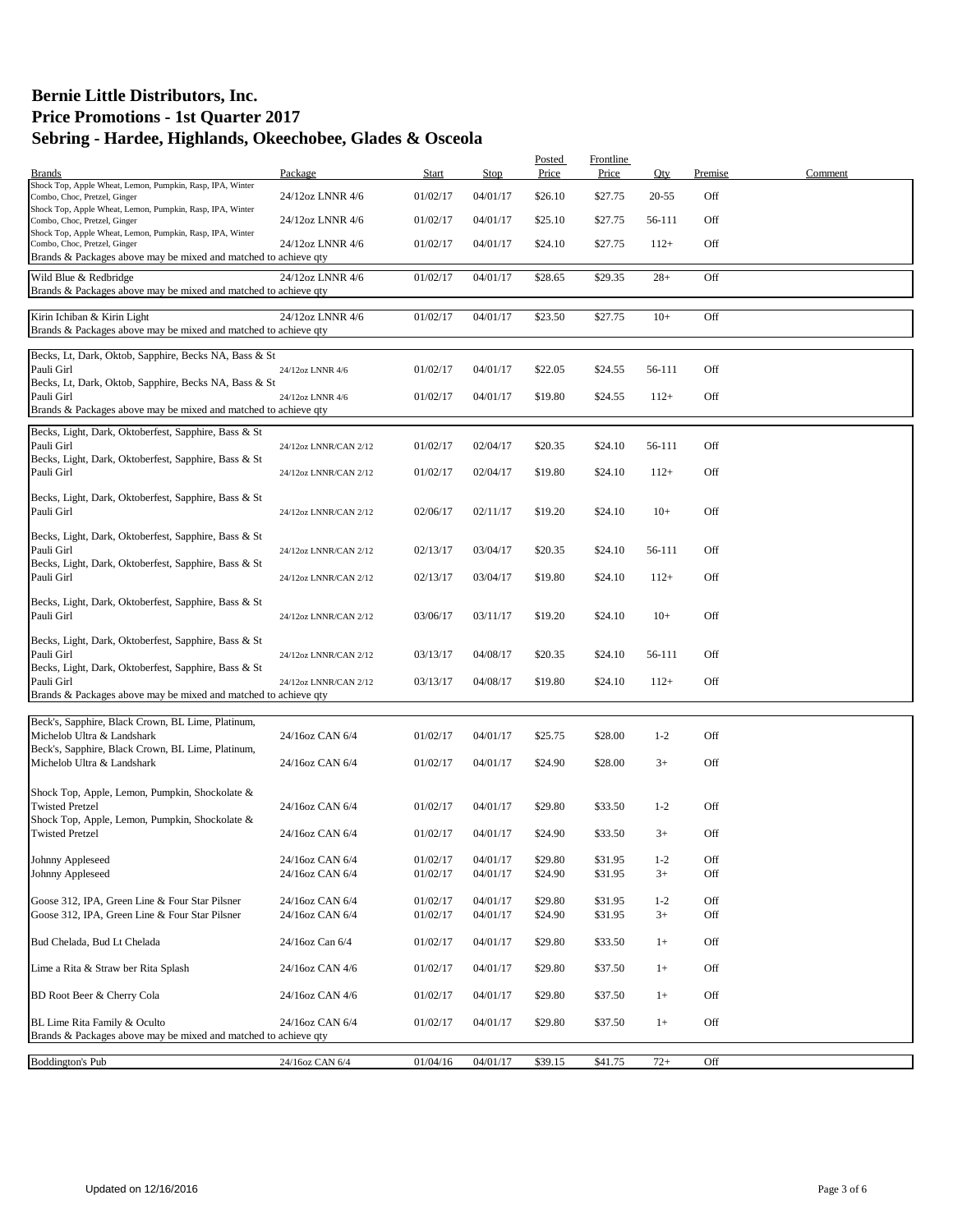|                                                                                                                                                                                                                                              |                                                 |          |          | Posted  | <b>Frontline</b> |           |          |         |
|----------------------------------------------------------------------------------------------------------------------------------------------------------------------------------------------------------------------------------------------|-------------------------------------------------|----------|----------|---------|------------------|-----------|----------|---------|
| <b>Brands</b>                                                                                                                                                                                                                                | Package                                         | Start    | Stop     | Price   | Price            | Qty       | Premise  | Comment |
| BP Blueberry, Oktoberfest, Pumpkin, Summer, Winter, Spring,<br>Toasted Lager, Hoptical Illusion & Mosaic Session IPA                                                                                                                         | 24/12oz LNNR 4/6                                | 01/02/17 | 04/01/17 | \$27.70 | \$30.90          | $25 - 55$ | Off      |         |
| BP Blueberry, Oktoberfest, Pumpkin, Summer, Winter, Spring,<br>Toasted Lager, Hoptical Illusion & Mosaic Session IPA                                                                                                                         | 24/12oz LNNR 4/6                                | 01/02/17 | 04/01/17 | \$26.70 | \$30.90          | $56+$     | Off      |         |
| Goose 312, 312 Pale Ale, Honkers, IPA, Winter, Summer, Harvest<br>Ale, Sixth Day, Endless IPA, Rambler IPA, Oktob, 10 Hills Pale Ale,<br>Four Star, Green Line & Appleseed<br>Goose 312, 312 Pale Ale, Honkers, IPA, Winter, Summer, Harvest | 24/12oz LNNR/Can 4/6                            | 01/02/17 | 04/01/17 | \$27.70 | \$30.90          | $25 - 55$ | Off      |         |
| Ale, Sixth Day, Endless IPA, Rambler IPA, Oktob, 10 Hills Pale Ale,<br>Four Star, Green Line & Appleseed<br>Brands & Packages above may be mixed and matched to achieve qty                                                                  | 24/12oz LNNR/Can 4/6                            | 01/02/17 | 04/01/17 | \$26.70 | \$30.90          | $56+$     | Off      |         |
| Shock Top, Wheat IPA, Lemon, Pumpkin, Variety, Apple, Winter,                                                                                                                                                                                |                                                 |          |          |         |                  |           |          |         |
| Choc, Pretzel & Ginger<br>Shock Top, Wheat IPA, Lemon, Pumpkin, Variety, Apple, Winter,                                                                                                                                                      | 24/12oz LNNR/Can 2/12                           | 01/02/17 | 04/01/17 | \$24.60 | \$27.75          | $14 - 55$ | Off      |         |
| Choc, Pretzel & Ginger<br>Shock Top, Wheat IPA, Lemon, Pumpkin, Variety, Apple, Winter,                                                                                                                                                      | 24/12oz LNNR/Can 2/12                           | 01/02/17 | 04/01/17 | \$23.60 | \$27.75          | 56-111    | Off      |         |
| Choc, Pretzel & Ginger                                                                                                                                                                                                                       | 24/12oz LNNR/Can 2/12                           | 01/02/17 | 04/01/17 | \$22.60 | \$27.75          | $112+$    | Off      |         |
| Goose 312, 312 Pale, Honkers, IPA, Winter, Summer, Fall, Harvest<br>Ale, Endless IPA, Winter, Four Star, Green Line & Johnny<br>Appleseed<br>Goose 312, 312 Pale, Honkers, IPA, Winter, Summer, Fall, Harvest                                | 24/12oz LNNR/CN 2/12                            | 01/02/17 | 04/01/17 | \$26.25 | \$29.65          | 14-55     | Off      |         |
| Ale, Endless IPA, Winter, Four Star, Green Line & Johnny<br>Appleseed                                                                                                                                                                        | 24/12oz LNNR/CN 2/12                            | 01/02/17 | 04/01/17 | \$25.25 | \$29.65          | $56+$     | Off      |         |
| Stella, Stella Cidre, Hoegaarden, Belgian Sampler                                                                                                                                                                                            | 24/11.2oz LNNR/Can 2/12 &<br>20/14.9oz Can 2/12 | 01/02/17 | 04/01/17 | \$27.50 | \$33.30          | 14-199    | Off      |         |
| Stella, Stella Cidre, Hoegaarden, Belgian Sampler                                                                                                                                                                                            | 24/11.2oz LNNR/Can 2/12 &<br>20/14.9oz Can 2/12 | 01/02/17 | 04/01/17 | \$26.50 | \$33.30          | $200+$    | Off      |         |
| Brands & Packages above may be mixed and matched to achieve qty                                                                                                                                                                              |                                                 |          |          |         |                  |           |          |         |
| Goose Seasonal Sampler                                                                                                                                                                                                                       | 24/12oz Can                                     | 01/02/17 | 04/01/17 | \$25.45 | \$28.85          | 14-55     | Off      |         |
| Goose Seasonal Sampler                                                                                                                                                                                                                       | 24/12oz Can                                     | 01/02/17 | 04/01/17 | \$24.45 | \$28.85          | $56+$     | Off      |         |
| Brands & Packages above may be mixed and matched to achieve qty                                                                                                                                                                              |                                                 |          |          |         |                  |           |          |         |
| Goose Seasonal Sampler                                                                                                                                                                                                                       | 24/12oz LNNR                                    | 01/02/17 | 04/01/17 | \$26.80 | \$28.85          | $10 - 55$ | Off      |         |
| Goose Seasonal Sampler                                                                                                                                                                                                                       | 24/12oz LNNR                                    | 01/02/17 | 04/01/17 | \$25.50 | \$28.85          | 56-111    | Off      |         |
| Goose Seasonal Sampler                                                                                                                                                                                                                       | 24/12oz LNNR                                    | 01/02/17 | 04/01/17 | \$24.50 | \$28.85          | $112+$    | Off      |         |
| Brands & Packages above may be mixed and matched to achieve qty                                                                                                                                                                              |                                                 |          |          |         |                  |           |          |         |
| Stella Artois                                                                                                                                                                                                                                | 20/9.6oz LNR                                    | 01/02/17 | 04/01/17 | \$19.90 | \$21.95          | $3+$      | Off      |         |
| Stella Artois, Cidre, Hoegaarden, Leffe Blonde/Brown                                                                                                                                                                                         | 24/11.2oz LNNR/Can 4/6                          | 01/02/17 | 04/01/17 | \$26.75 | \$32.55          | 72-111    | Off      |         |
| Stella Artois, Cidre, Hoegaarden, Leffe Blonde/Brown                                                                                                                                                                                         | 24/11.2oz LNNR/Can 4/6                          | 01/02/17 | 04/01/17 | \$25.75 | \$32.55          | $112+$    | Off      |         |
| Brands & Packages above may be mixed and matched to achieve qty                                                                                                                                                                              |                                                 |          |          |         |                  |           |          |         |
| Kona Longboard, Fire Rock, Pipeline, Wailua Wheat, Koko Brown,                                                                                                                                                                               |                                                 |          |          |         |                  |           |          |         |
| Castaway, Big Wave, Lemongrass & Lavaman                                                                                                                                                                                                     | 24/12oz LNNR 4/6                                | 01/02/17 | 01/28/17 | \$25.56 | \$28.76          | $15+$     | On & Off |         |
| Kona Longboard, Fire Rock, Pipeline, Wailua Wheat, Koko Brown,<br>Castaway, Big Wave, Lemongrass & Lavaman<br>Brands & Packages above may be mixed and matched to achieve qty                                                                | 24/12oz LNNR 4/6                                | 02/27/17 | 04/01/17 | \$25.56 | \$28.76          | $15+$     | On & Off |         |
|                                                                                                                                                                                                                                              |                                                 |          |          |         |                  |           |          |         |
| Kona Longboard, Castaway, Variety & Big Wave<br>Brands & Packages above may be mixed and matched to achieve qty                                                                                                                              | 2/12/12 LNNR & Can                              | 01/09/17 | 01/28/17 | \$23.98 | \$27.18          | $25+$     | On & Off |         |
|                                                                                                                                                                                                                                              |                                                 |          |          |         |                  |           |          |         |
| Redhook ESB, IPA, Pilsner, Audible & Seasonal<br>Brands & Packages above may be mixed and matched to achieve qty                                                                                                                             | 24/12oz LNNR 4/6                                | 01/30/17 | 02/25/17 | \$23.97 | \$27.17          | $15+$     | Off      |         |
| Redhook KCCO Black & Gold<br>Brands & Packages above may be mixed and matched to achieve qty                                                                                                                                                 | 24/12oz LNNR 4/6                                | 04/01/16 | 12/31/16 | \$25.56 | \$27.98          | $15+$     | On & Off |         |
|                                                                                                                                                                                                                                              |                                                 |          |          |         |                  |           |          |         |
| Widmer Hefeweizen, Drop Top Amber Ale, Drifter Pale Ale, Rotator<br>IPA, Upheaval, Alchemy & BRRR                                                                                                                                            | 24/12oz LNNR 4/6                                | 01/30/17 | 02/25/17 | \$28.80 | \$32.00          | $15+$     | Off      |         |
| Brands & Packages above may be mixed and matched to achieve qty                                                                                                                                                                              |                                                 |          |          |         |                  |           |          |         |
| Widmer Omission IPA, Lager & Pale Ale<br>Brands & Packages above may be mixed and matched to achieve qty                                                                                                                                     | 24/12oz LNNR 4/6                                | 01/30/17 | 04/29/17 | \$28.80 | \$32.00          | $25+$     | Off      |         |
| SweetWater 420, IPA & Tacklebox                                                                                                                                                                                                              | 24/12oz LNNR/Can 2/12                           | 1/2/17   | 12/30/17 | \$27.00 | \$29.15          | $5+$      | Off      |         |
| Brands & Packages above may be mixed and matched to achieve qty                                                                                                                                                                              |                                                 |          |          |         |                  |           |          |         |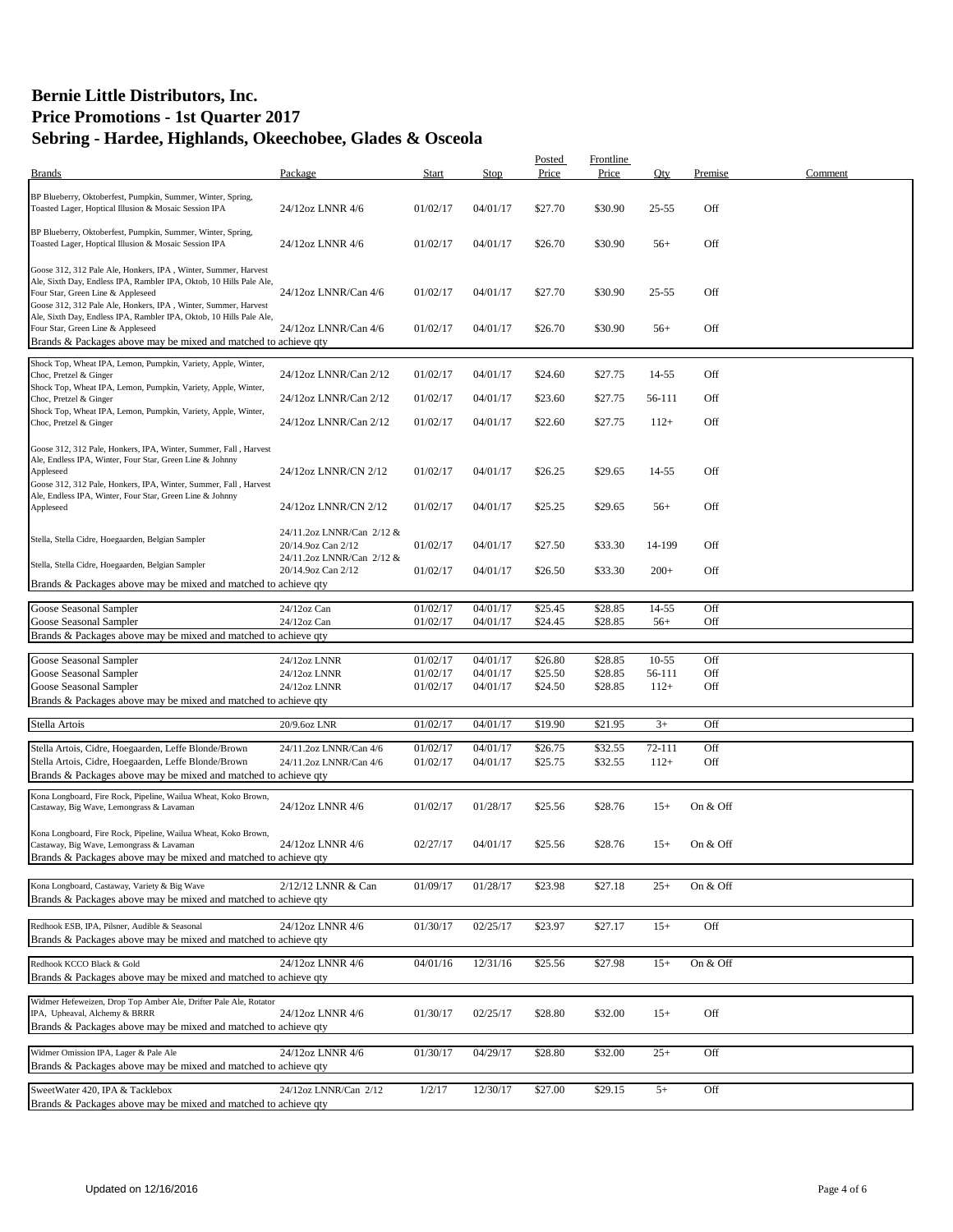|                                                                                                                                          |                      |          |          | Posted  | Frontline |         |         |         |
|------------------------------------------------------------------------------------------------------------------------------------------|----------------------|----------|----------|---------|-----------|---------|---------|---------|
| <b>Brands</b>                                                                                                                            | Package              | Start    | Stop     | Price   | Price     | Qty     | Premise | Comment |
| SweetWater 420, IPA                                                                                                                      | 24/16oz Can 6/4      | 1/2/17   | 12/30/17 | \$28.50 | \$33.45   | $2^{+}$ | Off     |         |
| Brands & Packages above may be mixed and matched to achieve qty                                                                          |                      |          |          |         |           |         |         |         |
|                                                                                                                                          |                      |          |          |         |           |         |         |         |
| 3 Daughters Beach Blonde, Rod Bender, Stern Line &                                                                                       |                      |          |          |         |           |         |         |         |
| <b>Bimini Twist</b>                                                                                                                      | 24/12oz Can 4/6      | 1/1/17   | 1/28/17  | \$26.95 | \$30.00   | $50+$   | Off     |         |
|                                                                                                                                          |                      |          |          |         |           |         |         |         |
| 3 Daughters Beach Blonde, Rod Bender, Stern Line &<br><b>Bimini Twist</b>                                                                | 24/12oz Can 4/6      | 1/30/17  | 2/25/17  | \$28.00 | \$30.00   | $3+$    | Off     |         |
| Brands & Packages above may be mixed and matched to achieve qty                                                                          |                      |          |          |         |           |         |         |         |
|                                                                                                                                          |                      |          |          |         |           |         |         |         |
| Seagram's Variety                                                                                                                        | 24/12oz Can/LNR 2/12 | 01/02/17 | 03/31/17 | \$18.00 | \$18.90   | $10+$   | Off     |         |
| Brands & Packages above may be mixed and matched to achieve qty                                                                          |                      |          |          |         |           |         |         |         |
|                                                                                                                                          |                      |          |          |         |           |         |         |         |
| Seagrams Family (Wild Berries, Strawberry Daiquiri, Peach Fuzzy Navel,                                                                   |                      |          |          |         |           |         |         |         |
| Classic Lime Margarita, Calypso Colada, Black Cherry Fizz, Bahama Mama,                                                                  |                      |          |          |         |           |         |         |         |
| Jamaican Me Happy, Lime Melonade, Pink Punch, Sangria, Mango, Mimosa,<br>Raspberry Lemonade, Watermelon Splash, Blackberry Breezer, Kiwi |                      |          |          |         |           |         |         |         |
| Strawberry, Aloha Tini, Apple Pomegranate, Orange Swirl & Pink Pineapple)                                                                | 24/12oz LNNR 6/4     | 01/02/17 | 03/31/17 | \$19.16 | \$23.94   | $10+$   | Off     |         |
| Brands & Packages above may be mixed and matched to achieve qty                                                                          |                      |          |          |         |           |         |         |         |
|                                                                                                                                          |                      |          |          |         |           |         |         |         |
| Big Storm Arcus IPA, Helicity & Wavemaker                                                                                                | $4/6/12$ oz CAN      | 1/2/17   | 1/28/17  | \$28.00 | \$30.30   | $15+$   | Off     |         |
|                                                                                                                                          |                      |          |          |         |           |         |         |         |
| Big Storm Arcus IPA, Helicity & Wavemaker                                                                                                | $4/6/12$ oz CAN      | 2/20/17  | 3/25/17  | \$28.00 | \$30.30   | $15+$   | Off     |         |
|                                                                                                                                          |                      |          |          |         |           |         |         |         |
| Big Storm Arcus IPA, Helicity & Wavemaker                                                                                                | $4/6/12$ oz CAN      | 4/17/17  | 5/13/17  | \$28.00 | \$30.30   | $15+$   | Off     |         |
| Big Storm Arcus IPA, Helicity & Wavemaker                                                                                                | $4/6/12$ oz CAN      | 6/5/17   | 6/24/17  | \$28.00 | \$30.30   | $15+$   | Off     |         |
|                                                                                                                                          |                      |          |          |         |           |         |         |         |
| Big Storm Arcus IPA, Helicity & Wavemaker                                                                                                | $4/6/12$ oz CAN      | 7/17/17  | 8/19/17  | \$28.00 | \$30.30   | $15+$   | Off     |         |
|                                                                                                                                          |                      |          |          |         |           |         |         |         |
| Big Storm Arcus IPA, Helicity & Wavemaker                                                                                                | $4/6/12$ oz CAN      | 9/11/17  | 10/14/17 | \$28.00 | \$30.30   | $15+$   | Off     |         |
|                                                                                                                                          |                      |          |          |         |           |         |         |         |
| Big Storm Arcus IPA, Helicity & Wavemaker                                                                                                | $4/6/12oz$ CAN       | 11/6/17  | 12/9/17  | \$28.00 | \$30.30   | $15+$   | Off     |         |
| Brands & Packages above may be mixed and matched to achieve qty                                                                          |                      |          |          |         |           |         |         |         |
|                                                                                                                                          |                      |          |          |         |           |         |         |         |
| Big Storm Dunder & Blixem                                                                                                                | $6/4/16$ oz CAN      | 10/30/17 | 12/30/17 | \$40.95 | \$44.95   | $3+$    | Off     |         |